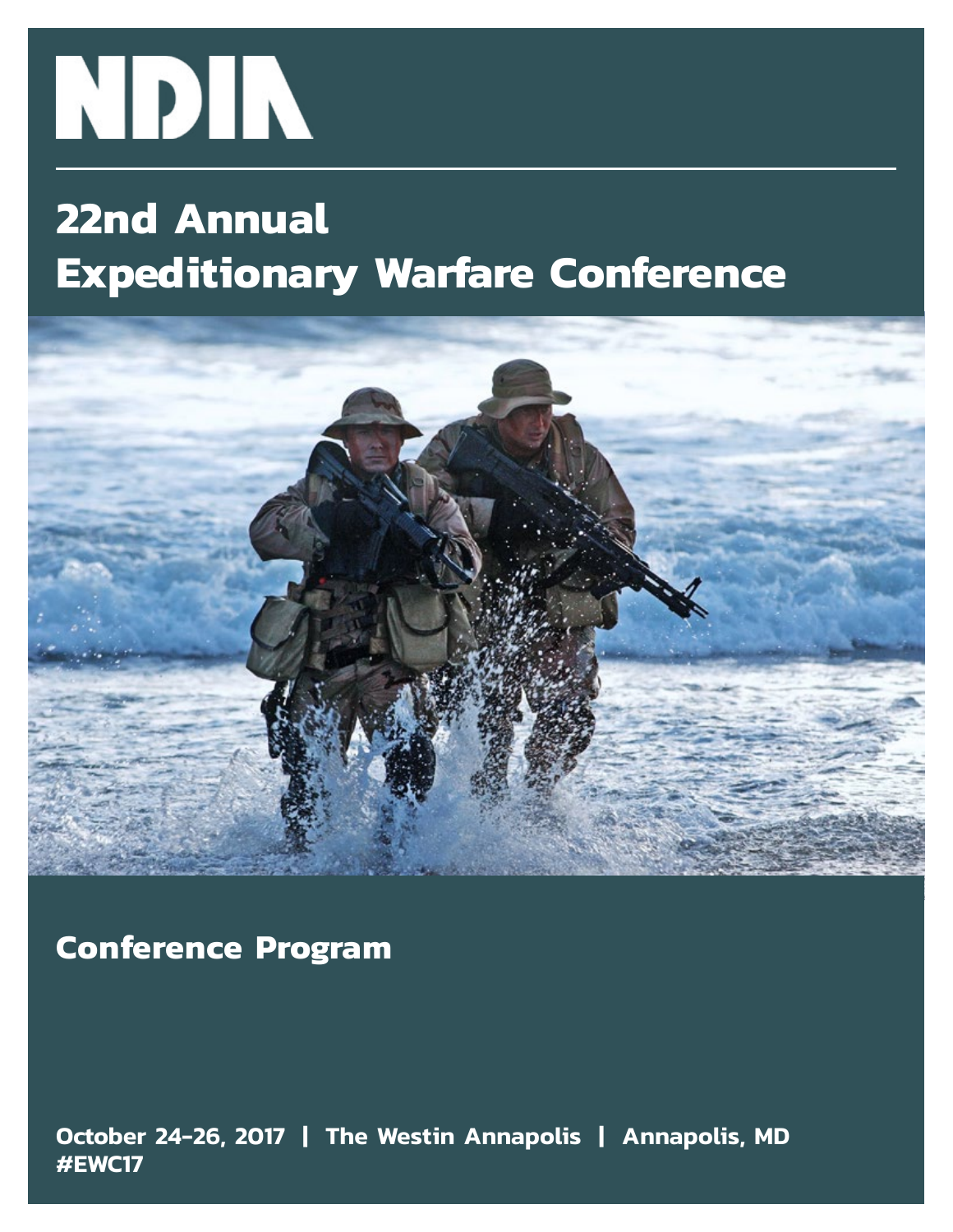#### **mISSION**

The Expeditionary Warfare Division is the focal point and coordinating element within NDIA for the identification, study and resolution of expeditionary warfare and force protection issues in the littoral regions of the world, affecting the strength of the national defense industrial base and the armed services.

The group conducts its activities through seven committees: industry, amphibious warfare, littoral and mine warfare, expeditionary unmanned vehicles, C4I in the littorals, seabasing and sustainment, and force protection/anti-terrorism. Close coordination is maintained with the director of the U.S. Navy Expeditionary Warfare Directorate (N95), the U.S. Marine Corps deputy commandant for plans, policy and operations, and the U.S. Coast Guard's assistant commandant for operations. The division's annual symposium attracts participants from government, industry and the military services.

#### **oBJECTIVES**

- Develop and foster industry/Defense Department communications on expeditionary warfare issues, including missions, systems, technologies, training and manpower resources.
- Develop and foster industry understanding of DoD expeditionary warfare capabilities, current and emerging requirements, issues and future plans.
- • Develop and foster DoD understanding of expeditionary warfare capabilities, resources and technologies available within industry.
- Develop and foster effective and efficient use of industrial capabilities in meeting DoD current and future requirements.
- Conduct an annual expeditionary warfare conference and other forums, as appropriate, for the exchange of information, ideas and issues of mutual interest to the military services and industry.
- Provide a vehicle for broad-based industrial input to DoD concerns on expeditionary warfare matters.

#### **Leadership**

RADM Sinclair "Sinc" Harris, USN (Ret) NDIA Division Chairman Vice President, Defense Market, LMI

#### Col Jim Strock, USMC (Ret)

NDIA Division Vice Chairman Independent Consultant, Jim Strock Consulting, LLC

#### Col Clyde Woltman, USMC (Ret)

NDIA Expeditionary Warfare Conference Chairman Executive Director, Defense, Aerojet Rocketdyne Washington DC Operations



#### **About NDIA**

The National Defense Industrial Association (NDIA) is the trusted leader in defense and national security associations. NDIA, comprised of its affiliates, chapters, divisions, and 1,600 corporate and 85,000 individual members, is a non-partisan, nonprofit, educational association that has been designated by the IRS as a 501(c)3 nonprofit organization - not a lobby firm and was founded to educate its constituencies on all aspects of national security.

#### **Conference contacts**

Ms. Elizabeth Richards, CMP, Meeting Manager, NDIA (703) 247-2588 erichards@ndia.org

Ms. Andrea Lane, Meeting Planner, NDIA (703) 247-2573 alane@ndia.org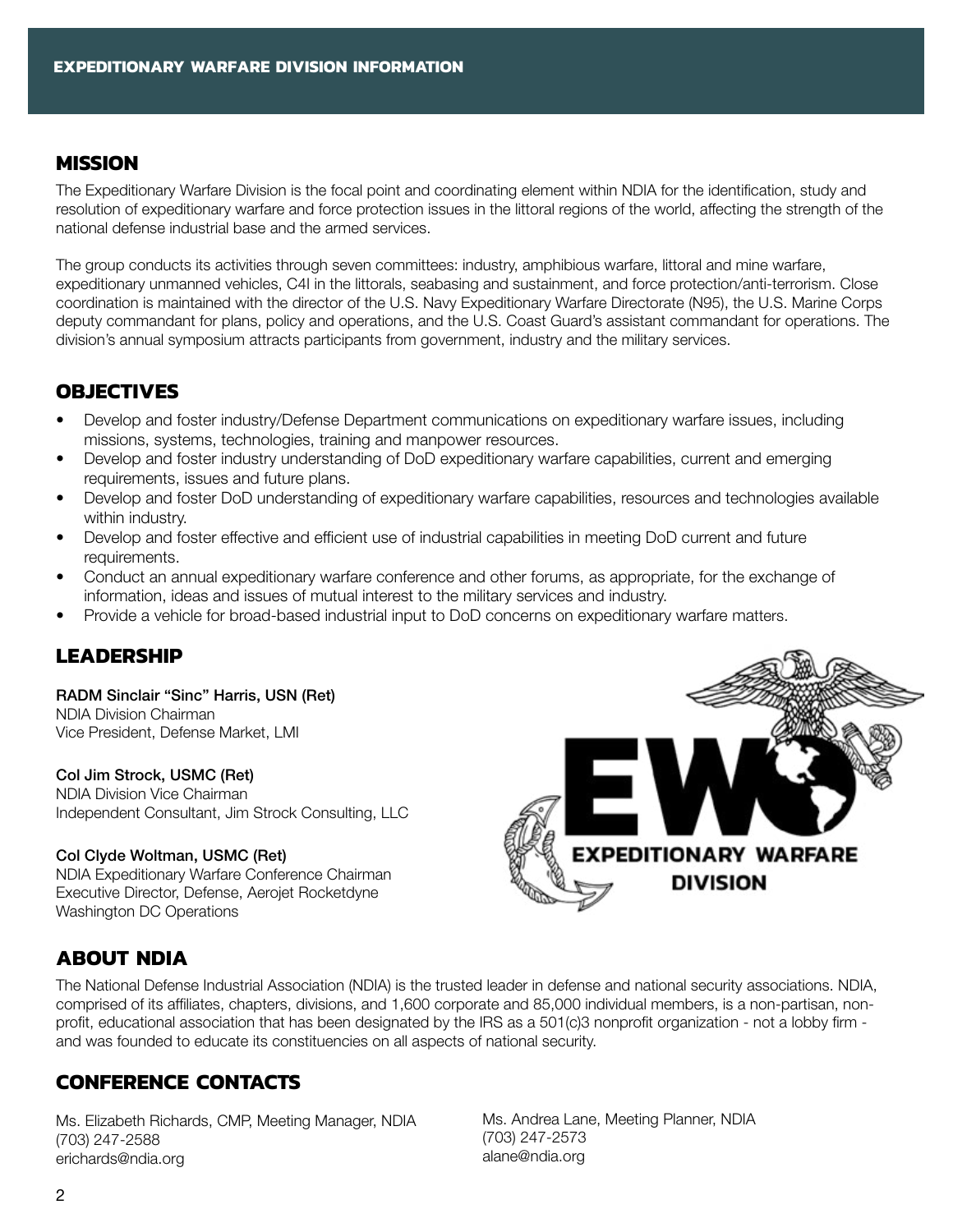#### **cONFERENCE tHEME**

The NDIA Expeditionary Warfare Conference continues to serve as the premier venue for defense and industry expeditionary warfare leaders to assemble each year to discuss the issues and challenges facing the forces of today and tomorrow. This year's theme is "*Distributed Expeditionary Operations in a Contested Environment*."

This year NDIA is partnering with the Mine Warfare Association to add a session dedicated to exploring and educating on aspects of mine warfare.

#### **id bADGE**

During conference registration, each attendee will be issued a conference badge. Please be prepared to present a valid picture ID. Please wear your badge at all conference-sponsored functions.

#### **SURVEY & ATTENDEE LIST**

A survey and list of attendees (name and organization only) will be e-mailed to you after the conference. NDIA would appreciate your time in completing the survey to help make our event even more successful in the future.

#### **Procee dings**

Proceedings will be available 10-14 business days from the last day of the conference. All proceedings require release confirmation from the presenter. A secure, direct link to the proceedings will be sent to attendees after review from the Defense Technical Information Center (DTIC).

#### **SOCIAL MEDIA**

Conference hashtag: #EWC17 Twitter: @ndiatoday Instagram: @ndiatoday Facebook & LinkedIn: National Defense Industrial Association

### Mine Warfare Association

The Mine Warfare Association was formed in 1995 to create an awareness of mine warfare and to assist government, industry, and academia in optimizing their combined contributions to solving the challenges associated with military sea and land mine warfare. MINWARA's founders believed solutions would be found in emerging technologies and sharing information. MINWARA established a program of conducting symposia to expose people and organizations to these emerging technologies and their application to mines, mining and mine countermeasures.

The symposia are an effort to cross-pollinate knowledge about mine warfare among government, industry, and academia. Symposia address military doctrine, policies, organization, concepts of operations, ongoing and needed research and development, acquisition programs, exercises and operation, and logistics and training programs.

Mine warfare includes both mining and mine countermeasures. Mine countermeasures includes the software, sensors, systems, tactics, techniques and procedures required to address the traditional mine threat as well as the potential threat from terrorist placed mines or improvised explosive devices (IEDs), to U.S. ports. The Mine Warfare Association is a strong supporter of mining capabilities, based on the tenet that knowledge of mine design and effects are critical to maintaining an effective mine countermeasures capability. The Mine Warfare Association is also a firm supporter of mine designs that have self-destruction capabilities after an appropriate period, so as not to pose a threat to civilians after cessation of hostilities.

The Mine Warfare Association understands the increasing importance of commercial industry in developing technologies which will benefit the Department of Defense. Accordingly, a major activity of the association is to expand outreach to the commercial sector.

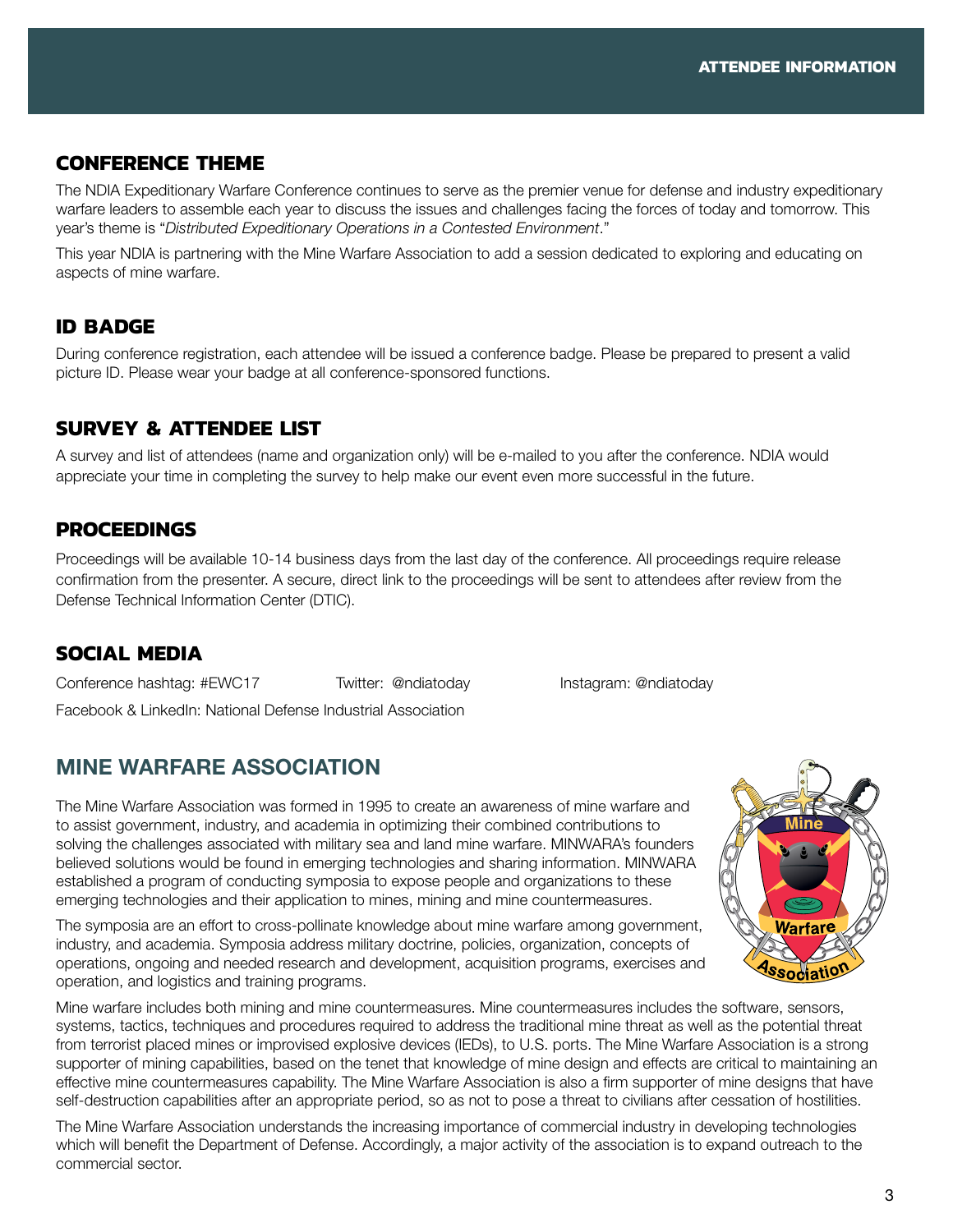# NDIN

# **TUESDAY, OCTOBER 24, 2017**

| 7:00 AM - 5:30 PM   | Registration<br>Capitol ABC Pre-Function                                                                                                                                                                                                                                                                                                                                                                                                                                                                                                                                                                                                                                                                                                                                                                                                                                                                                                                                                                                                                                                                                                                                                                                                                                        |
|---------------------|---------------------------------------------------------------------------------------------------------------------------------------------------------------------------------------------------------------------------------------------------------------------------------------------------------------------------------------------------------------------------------------------------------------------------------------------------------------------------------------------------------------------------------------------------------------------------------------------------------------------------------------------------------------------------------------------------------------------------------------------------------------------------------------------------------------------------------------------------------------------------------------------------------------------------------------------------------------------------------------------------------------------------------------------------------------------------------------------------------------------------------------------------------------------------------------------------------------------------------------------------------------------------------|
| 7:00 AM - 8:00 AM   | <b>Networking Breakfast</b><br>Capitol Pre-Function                                                                                                                                                                                                                                                                                                                                                                                                                                                                                                                                                                                                                                                                                                                                                                                                                                                                                                                                                                                                                                                                                                                                                                                                                             |
| 8:00 AM - 8:30 AM   | <b>Welcome Remarks</b><br>Capitol Ballroom<br>Col Clyde Woltman, USMC (Ret), Executive Director, Defense, Aerojet Rocketdyne<br><b>Washington DC Operations</b><br>RADM Sinclair Harris, USN (Ret), Vice President, Defense Market, LMI<br>$\bullet$                                                                                                                                                                                                                                                                                                                                                                                                                                                                                                                                                                                                                                                                                                                                                                                                                                                                                                                                                                                                                            |
| 8:30 AM - 9:30 AM   | <b>Keynote Address</b><br>VADM Kevin Scott, USN, Director, Joint Staff J7 Force Development                                                                                                                                                                                                                                                                                                                                                                                                                                                                                                                                                                                                                                                                                                                                                                                                                                                                                                                                                                                                                                                                                                                                                                                     |
| 9:30 AM - 7:00 PM   | <b>Table Top Displays Open</b><br>Capitol Pre-Function                                                                                                                                                                                                                                                                                                                                                                                                                                                                                                                                                                                                                                                                                                                                                                                                                                                                                                                                                                                                                                                                                                                                                                                                                          |
| 9:30 AM - 10:00 AM  | <b>Networking Break</b><br>Capitol Pre-Function                                                                                                                                                                                                                                                                                                                                                                                                                                                                                                                                                                                                                                                                                                                                                                                                                                                                                                                                                                                                                                                                                                                                                                                                                                 |
| 10:00 AM - 12:00 PM | <b>Session: Current Operations</b><br>Session Chair: Mr. Jon Padfield, Corporate Director, Customer Affairs, Amphibious and<br>Auxiliary Ship Programs, Huntington Ingalls Industries<br>The Commanding General, II Marine Expeditionary Force will provide an overview of the<br>responsibilities and challenges facing his Marines and the expeditionary/amphibious forces as<br>they continue to operate at the forefront of naval operations at sea and ashore. The General will<br>discuss how the naval concept of Littoral Operations in a Contested Environment will impact<br>the strategy of naval engagement. Commodore Mike Crary, USN deployed with the 11th Marine<br>Expeditionary Unit as the MAKIN ISLAND Amphibious Ready Group and Commodore Larry<br>LeGree, USN deployed with the 24th Marine Expeditionary Unit as the BATAAN Amphibious<br>Ready Group, will provide an overview of their deployment events and accomplishments<br>particularly conducted in "split" and "disaggregated" operations. Commander Shawn Lansing,<br>Program Manager of the United States Coast Guard Expeditionary Forces Division, will provide<br>an overview of the USCG in expeditionary operations and the potential for Coast Guard<br>involvement in future efforts. |
| 10:00 AM - 10:45 AM | Keynote Speaker - Joint Current Ops Focus<br>LtGen Robert Hedelund, USMC, Commanding General, II Marine Expeditionary Force                                                                                                                                                                                                                                                                                                                                                                                                                                                                                                                                                                                                                                                                                                                                                                                                                                                                                                                                                                                                                                                                                                                                                     |
| 10:45 AM - 12:00 PM | <b>Panel Session - Current Operations</b><br>Moderator: Mr. Jon Padfield, Corporate Director, Customer Affairs, Amphibious and Auxiliary<br>Ship Programs, Huntington Ingalls Industries<br>CAPT Mike Crary, USN, Commander, Amphibious Squadron 5<br>CAPT Larry LeGree, USN, Commander, Amphibious Squadron 8<br>$\bullet$<br>Col Ryan Rideout, USMC, Commanding Officer, 24 MEU (Invited)<br>٠<br>CDR Shawn Lansing, USCG, Program Manager for Expeditionary Operations, USCG<br>٠<br>Headquarters                                                                                                                                                                                                                                                                                                                                                                                                                                                                                                                                                                                                                                                                                                                                                                            |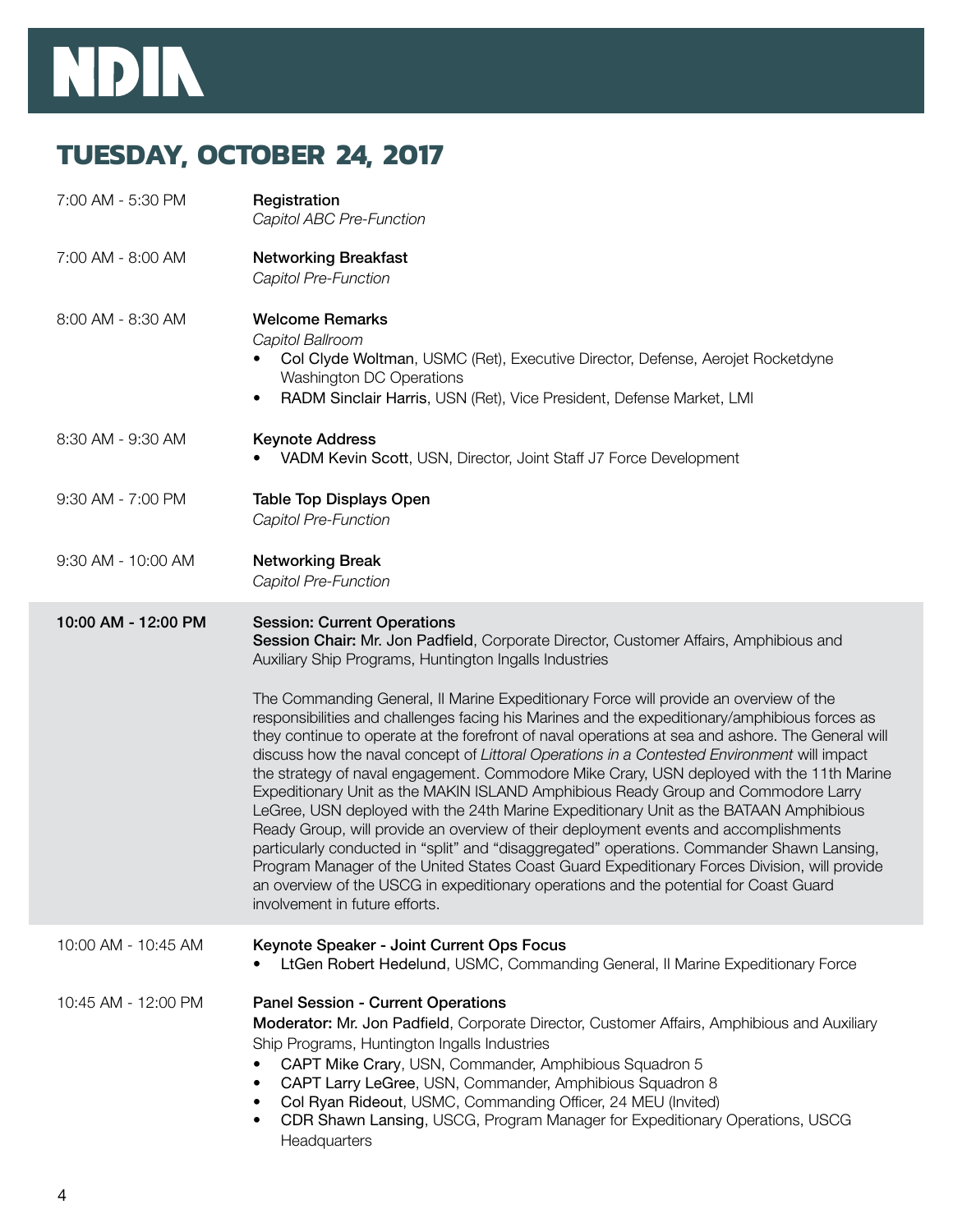| 12:00 PM - 1:30 PM | <b>Networking Lunch</b><br>Capitol Ballroom                                                                                                                                                                                                                                                                                                                                                                                                                                                                                                                                                                                                                                                                                                                                                                 |
|--------------------|-------------------------------------------------------------------------------------------------------------------------------------------------------------------------------------------------------------------------------------------------------------------------------------------------------------------------------------------------------------------------------------------------------------------------------------------------------------------------------------------------------------------------------------------------------------------------------------------------------------------------------------------------------------------------------------------------------------------------------------------------------------------------------------------------------------|
| 1:30 PM - 5:30 PM  | <b>Session: Mine Warfare</b><br>Session Co-Chair: Mr. David Holt, Mission Systems, Navigation & Maritime Systems Division,<br>Northrop Grumman Corporation<br>Session Co-Chair: Mr. Mark Rios, Director, Business Development & Sales, ATLAS North<br>America                                                                                                                                                                                                                                                                                                                                                                                                                                                                                                                                               |
|                    | By popular demand, this year's Mine Warfare session has expanded to accommodate more<br>speakers and questions from attendees. The focus of the session is to convey a perspective<br>from operational MCM Task Group and Task Force Commanders; experienced and objective<br>Mine Warfare assessors, whose findings are forwarded to the highest levels of the Navy; the<br>OPNAV Resource Sponsor responsible for funding MCM capability and capacity; and the Navy's<br>acquisition leader who will maintain present systems and develop and field promising future<br>ones. After all invited speakers have made their presentations, there will be a panel session with<br>all speakers, moderated by VADM John Miller (Ret), which will answer insightful and probing<br>questions from the audience. |
| 1:30 PM - 2:00 PM  | <b>Keynote Speaker</b><br>VADM John Miller, USN (Ret), President, The Fozzie Miller Group                                                                                                                                                                                                                                                                                                                                                                                                                                                                                                                                                                                                                                                                                                                   |
| 2:00 PM - 3:30 PM  | <b>Individual Remarks</b><br>CAPT Mark Leavitt, USN, Commander, Helicopter Sea Combat Wing Atlantic<br>$\bullet$<br>Mr. Neal Kusumoto, Director Mine Warfare, Surface and Mine Warfare Development Center<br>$\bullet$<br>CAPT Michael Egan, USN, Commander Task Force 52, USNAVCENT<br>$\bullet$<br>MajGen David Coffman, USMC, Director Expeditionary Warfare Division, OPNAV N95<br>$\bullet$<br>RADM John Neagley, USN, Program Executive Office, Littoral Combat Ship<br>$\bullet$                                                                                                                                                                                                                                                                                                                     |
| 3:30 PM - 4:00 PM  | <b>Networking Break</b><br>Capitol Pre-Function                                                                                                                                                                                                                                                                                                                                                                                                                                                                                                                                                                                                                                                                                                                                                             |
| 4:00 PM - 5:30 PM  | <b>Panel Session - Mine Warfare</b><br>Moderator: VADM John Miller, USN (Ret), President, The Fozzie Miller Group<br>CAPT Mark Leavitt, USN, Commander, Helicopter Sea Combat Wing Atlantic<br>Mr. Neal Kusumoto, Director Mine Warfare, Surface and Mine Warfare Development Center<br>٠<br>CAPT Michael Egan, USN, Commander Task Force 52, USNAVCENT<br>$\bullet$<br>MajGen David Coffman, USMC, Director Expeditionary Warfare Division, OPNAV N95<br>$\bullet$<br>CAPT Hans Lynch, USN, Mine Warfare Branch, OPNAV N952<br>$\bullet$<br>RADM John Neagley, USN, Program Executive Office, Littoral Combat Ship<br>$\bullet$                                                                                                                                                                            |
| 5:30 PM - 7:00 PM  | <b>Networking Reception</b><br>Capitol Pre-Function                                                                                                                                                                                                                                                                                                                                                                                                                                                                                                                                                                                                                                                                                                                                                         |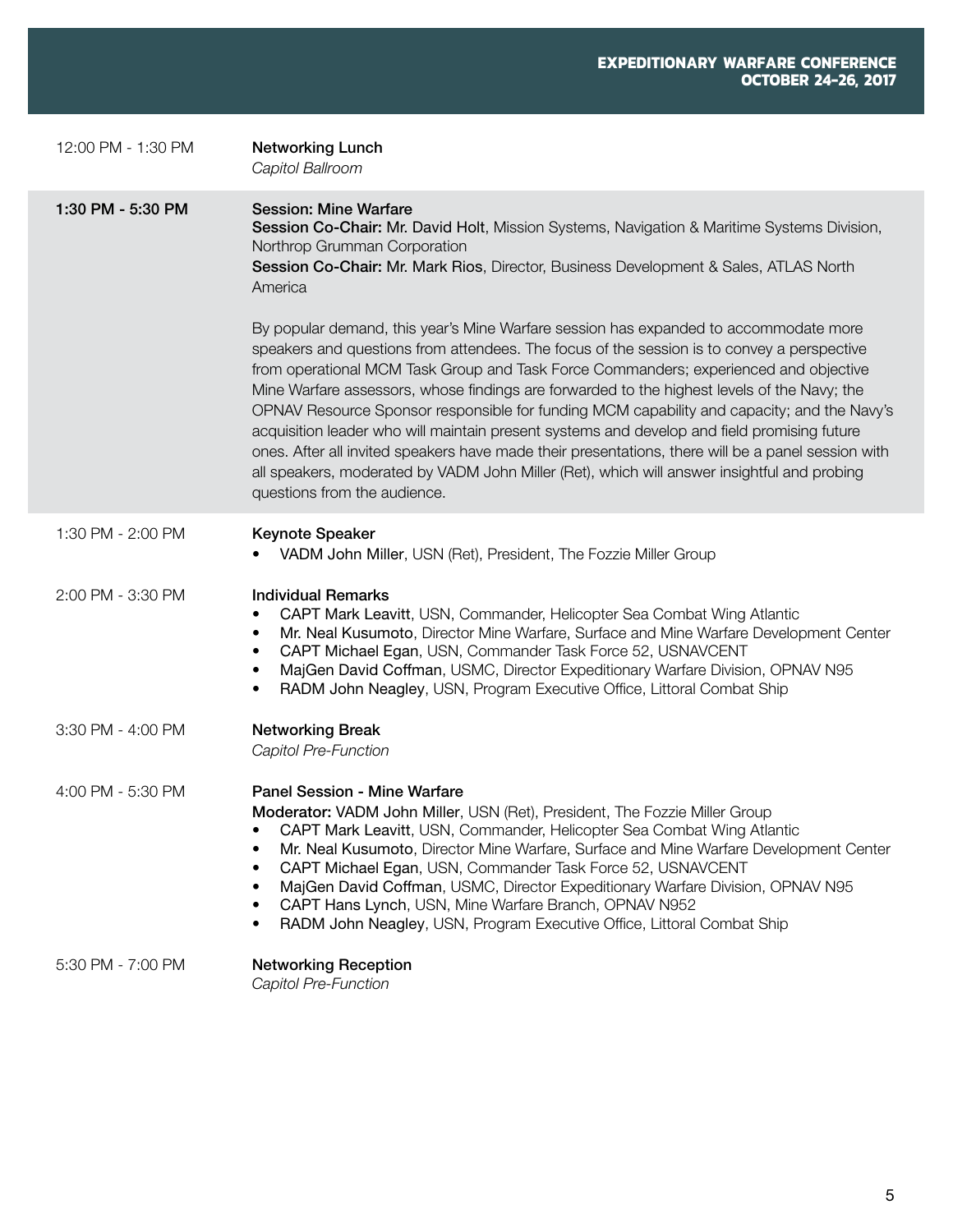

# **WEDNESDAY, OCTOBER 25, 2017**

| $7:00$ AM $-5:30$ PM | Registration<br>Capitol ABC Pre-Function                                                                                                                                                                                                                                                                                                                                                                                                                                                                                                                                                                                                                                                                                                               |
|----------------------|--------------------------------------------------------------------------------------------------------------------------------------------------------------------------------------------------------------------------------------------------------------------------------------------------------------------------------------------------------------------------------------------------------------------------------------------------------------------------------------------------------------------------------------------------------------------------------------------------------------------------------------------------------------------------------------------------------------------------------------------------------|
| 7:00 AM - 5:30 PM    | <b>Table Top Displays Open</b><br>Capitol Pre-Function                                                                                                                                                                                                                                                                                                                                                                                                                                                                                                                                                                                                                                                                                                 |
| 7:00 AM - 8:00 AM    | <b>Networking Breakfast</b><br>Capitol Pre-Function                                                                                                                                                                                                                                                                                                                                                                                                                                                                                                                                                                                                                                                                                                    |
| 8:00 AM - 8:15 AM    | <b>Welcome Remarks</b><br>Capitol Ballroom<br>Col Clyde Woltman, USMC (Ret), Executive Director, Defense, Aerojet Rocketdyne<br>Washington DC Operations                                                                                                                                                                                                                                                                                                                                                                                                                                                                                                                                                                                               |
| 8:15 AM - 9:00 AM    | <b>Keynote Address</b><br>Mr. Gary Motsek, Deputy Assistant Secretary of Defense for Program Support                                                                                                                                                                                                                                                                                                                                                                                                                                                                                                                                                                                                                                                   |
| 9:00 AM - 3:00 PM    | Session: Capabilities Development & Acquisition<br>Session Co-Chair: Mr. Reed Bolick, USMC Field Representative, Mistral Group<br>Session Co-Chair: Col Jim Strock, USMC (Ret), Independent Consultant, Jim Strock<br>Consulting, LLC                                                                                                                                                                                                                                                                                                                                                                                                                                                                                                                  |
|                      | Taking concepts to reality is not an easy task and requires innovative collaboration between<br>government and industry to attain future warfighting capabilities. This panel discussion will<br>discuss required capabilities to realize operational end states described in Littoral Operations<br>in a Contested Environment; the ongoing rapid capabilities development plans, programs and<br>processes designed to accelerate capabilities to the field and fleet; and provide an update on<br>experimentation and exercises to allow naval forces to identify seams and capabilities shortfalls<br>that must be resolved to influence and enhance planning and execution of integrated Navy and<br>Marine Corps operations on and from the sea. |
| 9:00 AM - 10:00 AM   | <b>Keynote Speakers</b><br>LtGen Brian Beaudreault, USMC, Deputy Commandant, Plans, Policies, and Operations<br>VADM Andrew Lewis, USN, Deputy Chief of Naval Operations, Plans and Strategy<br>٠                                                                                                                                                                                                                                                                                                                                                                                                                                                                                                                                                      |
| 10:00 AM - 10:30 AM  | <b>Featured Speaker - Capabilities Conceptual Overview</b><br>Mr. John Berry, HQMC Combat Development & Integration                                                                                                                                                                                                                                                                                                                                                                                                                                                                                                                                                                                                                                    |
| 10:30 AM - 11:00 AM  | <b>Networking Break</b><br>Capitol Pre-Function                                                                                                                                                                                                                                                                                                                                                                                                                                                                                                                                                                                                                                                                                                        |
| 11:00 AM - 12:30 PM  | Panel Session - Capabilities Development, Experimentation & Exercises, Rapid<br><b>Capabilities Development</b><br>Moderator: Col Jim Strock, USMC (Ret), Independent Consultant, Jim Strock Consulting, LLC<br>Col Marshall Swor, USMC, USMC Lead, Defense Innovation Unit Experimental (DIUx)<br>Dr. John Pazik, Expeditionary Maneuver Warfare, Code 30, Office of Naval Research<br>LtCol Dan Schmitt, USMC, Marine Corps Warfighting Lab Field Testing Branch<br>٠<br>Col Craig Streeter, USMC, Director, Maritime Expeditionary Warfare Integration Division,<br>٠<br>HQMC Combat Development and Integration<br>CDR Dave Lewis, USN, U.S. Fleet Forces Command, N9 Fleet Design<br>٠                                                            |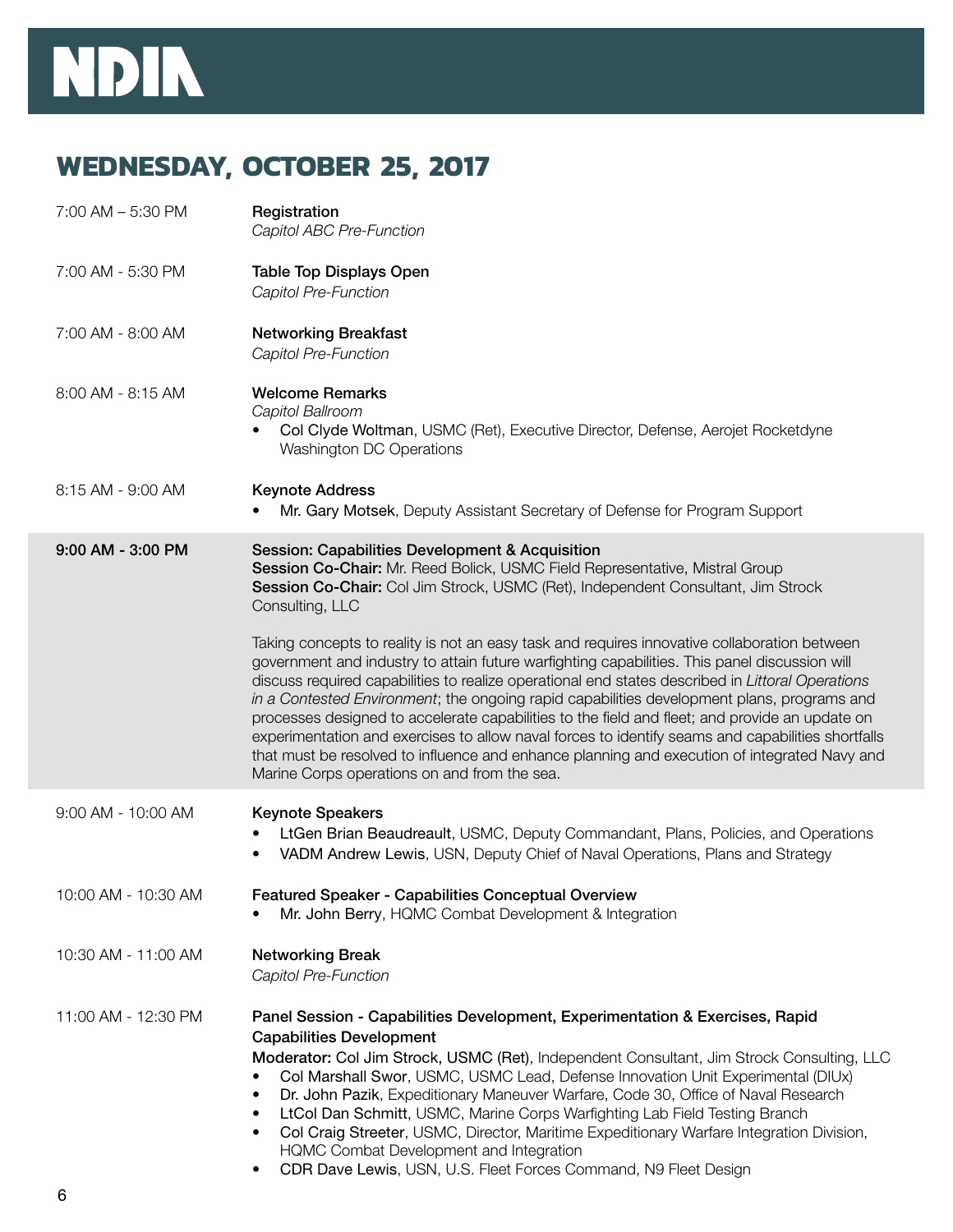| 12:30 PM - 1:30 PM | <b>Networking Lunch</b><br>Capitol Ballroom                                                                                                                                                                                                                                                                                                                                                                                                                                                                                                                                                                                                                                                                                                                                                                                                                                                                                                                                                                                                                                                                                                                                                                                  |
|--------------------|------------------------------------------------------------------------------------------------------------------------------------------------------------------------------------------------------------------------------------------------------------------------------------------------------------------------------------------------------------------------------------------------------------------------------------------------------------------------------------------------------------------------------------------------------------------------------------------------------------------------------------------------------------------------------------------------------------------------------------------------------------------------------------------------------------------------------------------------------------------------------------------------------------------------------------------------------------------------------------------------------------------------------------------------------------------------------------------------------------------------------------------------------------------------------------------------------------------------------|
| 1:30 PM - 2:15 PM  | <b>Keynote Speaker</b><br>Mr. Thomas Dee, Performing the Duties of the Under Secretary of the Navy                                                                                                                                                                                                                                                                                                                                                                                                                                                                                                                                                                                                                                                                                                                                                                                                                                                                                                                                                                                                                                                                                                                           |
| 2:15 PM - 3:00 PM  | <b>Featured Speaker - Acquisition</b><br>Mr. William Williford, III, Executive Director, Marine Corps Systems Command                                                                                                                                                                                                                                                                                                                                                                                                                                                                                                                                                                                                                                                                                                                                                                                                                                                                                                                                                                                                                                                                                                        |
| 3:00 PM - 3:30 PM  | <b>Networking Break</b><br>Capitol Pre-Function                                                                                                                                                                                                                                                                                                                                                                                                                                                                                                                                                                                                                                                                                                                                                                                                                                                                                                                                                                                                                                                                                                                                                                              |
| 3:30 PM - 5:30 PM  | Session: Expeditionary Logistics Integration & Expeditionary Medicine<br>Session Co-Chair: Mr. Tom Wetherald, Director Business Development and Strategic Planning,<br>General Dynamics NASSCO<br>Session Co-Chair: Col Jim Strock, USMC (Ret), Independent Consultant, Jim Strock<br>Consulting, LLC<br>The importance of Navy, Marine Corps and Coast Guard interdependency in both naval and joint<br>warfighting environments and the continued need to transform naval logistics requires integrated<br>logistics and medical processes to obtain greater efficiency and effectiveness in supporting the<br>warfighter. This panel will discuss how naval logisticians are challenging the status quo in areas<br>of science and technology, policy and doctrine, business practices and processes, and training<br>and education as well as logistics innovation initiatives such as additive manufacturing and<br>technological enhancements in warfighter performance. The end state is to enhance integrated<br>naval logistics and expeditionary medicine capabilities that can operate seamlessly afloat or<br>ashore, successfully supporting and sustaining operating units in a joint warfighting environment. |
| 3:30 PM - 4:15 PM  | <b>Keynote Speakers</b><br>MajGen Vincent Coglianese, USMC, Commander, Marine Corps Installations Command/<br>Assistant Deputy Commandant, Installations & Logistics (Facilities)<br>RDML Peter Stamatopoulos, USN (SC/AP), Director, OPNAV N41<br>$\bullet$                                                                                                                                                                                                                                                                                                                                                                                                                                                                                                                                                                                                                                                                                                                                                                                                                                                                                                                                                                 |
| 4:15 PM - 5:30 PM  | Panel Session: Naval Logistics Integration, Expeditionary Medicine, Additive                                                                                                                                                                                                                                                                                                                                                                                                                                                                                                                                                                                                                                                                                                                                                                                                                                                                                                                                                                                                                                                                                                                                                 |
|                    | Manufacturing<br>Moderator: Col Jim Strock, USMC (Ret), Independent Consultant, Jim Strock Consulting, LLC<br>Dr. Patrick Mason, Head, Warfighter Performance Department, Code 34, Office of Naval<br>Research<br>CAPT Jason Bridges, USN, OPNAV N41, Fleet Readiness and Logistics<br>LCDR Andrew Lovgren, USN, OPNAV N41<br>٠<br>Col Edward Bligh, USMC, HQMC LPV<br>Col Howard Marotto, USMC, HQMC, LPV-3, NexLog, Additive Manufacturing<br>$\bullet$                                                                                                                                                                                                                                                                                                                                                                                                                                                                                                                                                                                                                                                                                                                                                                    |
|                    |                                                                                                                                                                                                                                                                                                                                                                                                                                                                                                                                                                                                                                                                                                                                                                                                                                                                                                                                                                                                                                                                                                                                                                                                                              |

# **tHURSDAY, October 26, 2017**

7:00 AM - 12:30 PM **Registration** 

*Capitol ABC Pre-Function*

7:00 AM - 12:30 PM Table Top Displays Open *Capitol Pre-Function*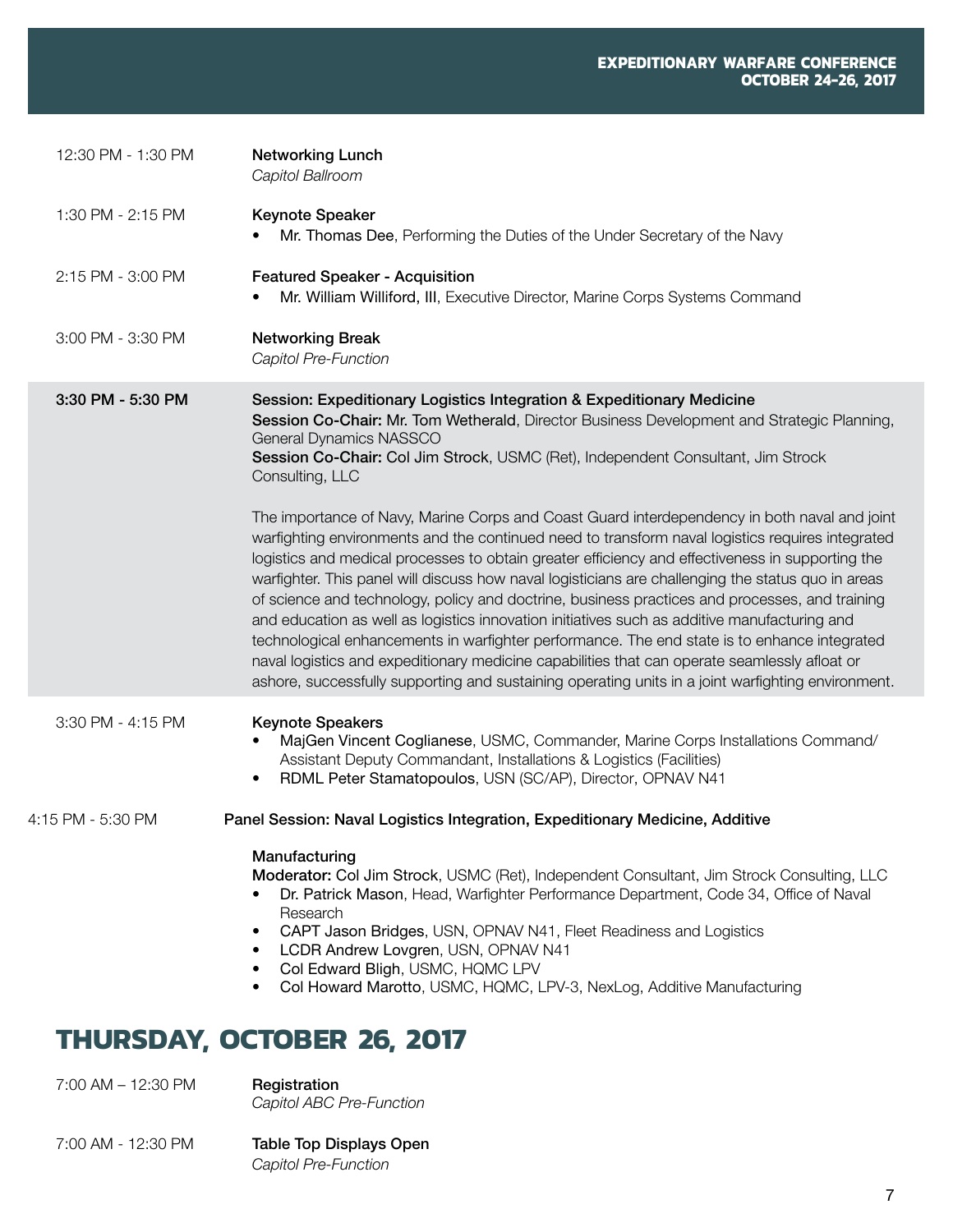

| 7:00 AM - 7:55 AM   | <b>Networking Breakfast</b><br>Capitol Pre-Function                                                                                                                                                                                                                                                                                                                                                                                                                                                                                                                                                                                                                                                                                                                                                                                              |
|---------------------|--------------------------------------------------------------------------------------------------------------------------------------------------------------------------------------------------------------------------------------------------------------------------------------------------------------------------------------------------------------------------------------------------------------------------------------------------------------------------------------------------------------------------------------------------------------------------------------------------------------------------------------------------------------------------------------------------------------------------------------------------------------------------------------------------------------------------------------------------|
| 7:55 AM - 8:00 AM   | <b>Welcome Remarks</b><br>Capitol Ballroom<br>Col Clyde Woltman, USMC (Ret), Executive Director, Defense, Aerojet Rocketdyne<br>Washington DC Operations                                                                                                                                                                                                                                                                                                                                                                                                                                                                                                                                                                                                                                                                                         |
| 8:00 AM - 12:30 PM  | <b>Session: Resource Sponsors</b><br>Session Chair: Mr. Joe Martin, Crowley                                                                                                                                                                                                                                                                                                                                                                                                                                                                                                                                                                                                                                                                                                                                                                      |
|                     | The Navy and Marine Corps continue to face unprecedented resource challenges in the<br>development and continued sustainment of the world's preeminent Expeditionary and<br>Amphibious Force. The Navy-Marine Corps Team must make balanced and well-informed<br>decisions to field a force capable of executing the full range of military operations in domain-<br>contested environments to enable Joint Force success. The Resource Sponsors Exchange<br>panel will provide insight into the Navy's resource decisions to support the fielding of the most<br>lethal and survivable Expeditionary and Amphibious Force, for today's Navy and Marine Corps<br>and tomorrow's. This panel is comprised of the N95 Resource Sponsors who adjudicate<br>investment priorities and decisions for our Nation's Expeditionary and Amphibious Force. |
|                     | As one of the Defense Department's largest acquisition organizations, Program Executive Office<br>Ships (PEO Ships) manages the design and construction of destroyers, amphibious ships,<br>special mission and support ships, as well as a wide range of boats and craft for U.S. agencies<br>and foreign military sales. These platforms enable our nation and its allies to project presence in<br>peace, power in wartime, and assured access at all times.                                                                                                                                                                                                                                                                                                                                                                                  |
| 8:00 AM - 10:00 AM  | Panel Session: Resource Sponsors Exchange<br>Keynote & Moderator: MajGen David 'Stretch' Coffman, USMC, Director Expeditionary<br>Warfare Division, OPNAV N95<br>CAPT Dave Markle, USN, Naval Special Warfare Branch, OPNAV N951<br>٠<br>CAPT Hans Lynch, USN, Mine Warfare Branch, OPNAV N952<br>٠<br>CAPT Dave Bossert, USN, Amphibious Warfare Branch, OPNAV N953<br>$\bullet$<br>CAPT John Moulton, USN, Navy Expeditionary Combat Branch, OPNAV N957<br>٠                                                                                                                                                                                                                                                                                                                                                                                   |
| 10:00 AM - 10:30 AM | <b>Networking Break</b><br>Capitol Pre-Function                                                                                                                                                                                                                                                                                                                                                                                                                                                                                                                                                                                                                                                                                                                                                                                                  |
| 10:30 AM - 12:30 PM | Panel Session: PEO Ships Exchange<br>Keynote & Moderator: RADM William Galinis, USN, Program Executive Officer, Ships<br>Col Samuel Mowery, USMC, Team Ships Marine Corps Liaison<br>Mr. Clif Mitchell, Deputy Program Manager, PMS 385, Strategic and Theater Lift<br>CAPT Brian Metcalf, USN, Program Manager, PMS 317, LPD17/LX(R)<br>$\bullet$<br>Mr. Thomas Rivers, Program Manager, PMS 377, Amphibious Warfare<br>٠                                                                                                                                                                                                                                                                                                                                                                                                                       |
| 12:30 PM            | Conference Adjourns                                                                                                                                                                                                                                                                                                                                                                                                                                                                                                                                                                                                                                                                                                                                                                                                                              |

Thursday afternoon classified session at Northrop Grumman - see details on following page.

# **In lieu of speaker gifts, a donation is being made to the Fisher House Foundation.**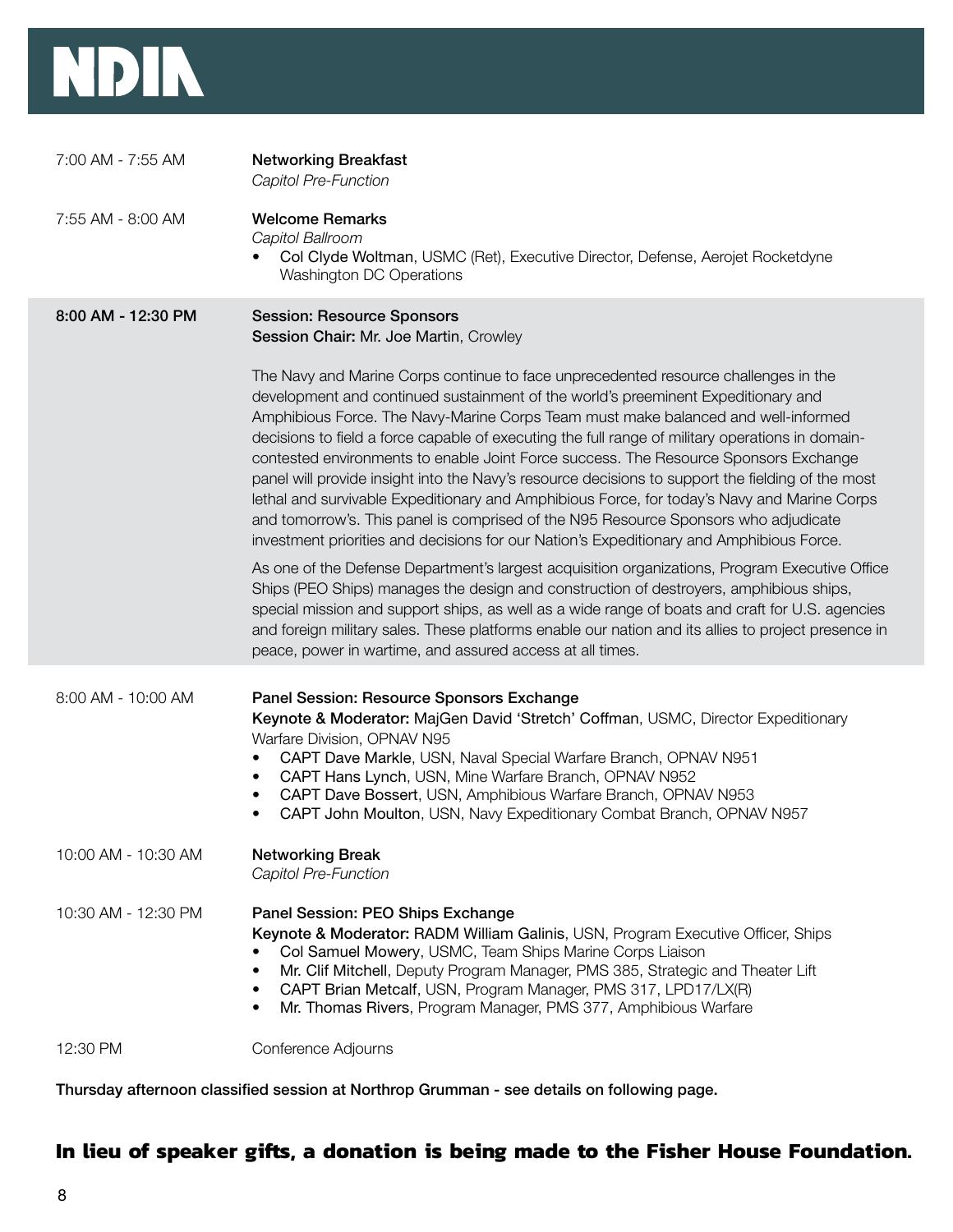The optional classified session on Thursday, October 26 will begin at 2:00pm. It will be held at Northrop Grumman's offices in Annapolis, MD. This session will be conducted as SECRET/NOFORN. You must have a secret clearance and be a U.S. citizen to attend this optional session. Pre-registration is required. Please arrive in time to check in and pick up your badge. A photo ID will be required for check in.

#### **Northrop Grumman Address**

895 Oceanic Drive, Annapolis, MD 21409

#### **Directions from Annapolis to Northrop Grumman**

From Rt 50 East, take Exit 32 (last exit prior to tolls). At the stop sign turn right; at the end of the road turn left; turn right at the next road, O'Brien Rd. Look for the Northrop Grumman signs.

#### **Parking**

Follow O'Brien Rd, bear left once you enter the property, drive between the building towards the Chesapeake Bay. Turn right into the visitor parking lot. NDIA spots will be marked. Overflow parking will be behind the building but will be clearly marked. 30 MPH while on access road, watch for wildlife crossing the road.

#### **schedule**

| 1:00 PM - 2:00 PM | <b>Classified Session Check In</b><br>Northrop Grumman                                                                                                                                                                                                                                                                                                                                                                                                |
|-------------------|-------------------------------------------------------------------------------------------------------------------------------------------------------------------------------------------------------------------------------------------------------------------------------------------------------------------------------------------------------------------------------------------------------------------------------------------------------|
| 2:00 PM - 4:30 PM | <b>Classified Session - Expeditionary &amp; Mine Warfare</b><br>Session Co-Chair: Mr. David Holt, Mission Systems, Navigation & Maritime Systems Division,<br>Northrop Grumman Corporation<br>Session Co-Chair: Mr. Roger Garay, Defense Technical Information Center                                                                                                                                                                                 |
|                   | ONI will be presenting a classified Secret/NOFORN mine threat brief at the Northrop Grumman<br>Undersea Systems Campus Thursday afternoon. Following this brief, the Commander, Task<br>Force 51/5 will discuss current Expeditionary Warfare Operations. Lastly, the panel will discuss<br>military requirements and the private-sector, defense-oriented technology solutions that can align<br>with warfighter and national security problem sets. |
| 2:00 PM - 2:10 PM | Welcome to Northrop Grumman<br>Dr. Alan Lytle, Vice President, Northrop Grumman Undersea Systems                                                                                                                                                                                                                                                                                                                                                      |
| 2:10 PM - 3:30 PM | Featured Speakers - ONI & Commander, Task Force 51/5 Operations                                                                                                                                                                                                                                                                                                                                                                                       |
| 3:30 PM - 4:30 PM | <b>Panel Session</b><br>Moderator: Mr. Roger Garay, Defense Technical Information Center                                                                                                                                                                                                                                                                                                                                                              |
| 4:30 PM           | <b>Classified Session Adjourns</b>                                                                                                                                                                                                                                                                                                                                                                                                                    |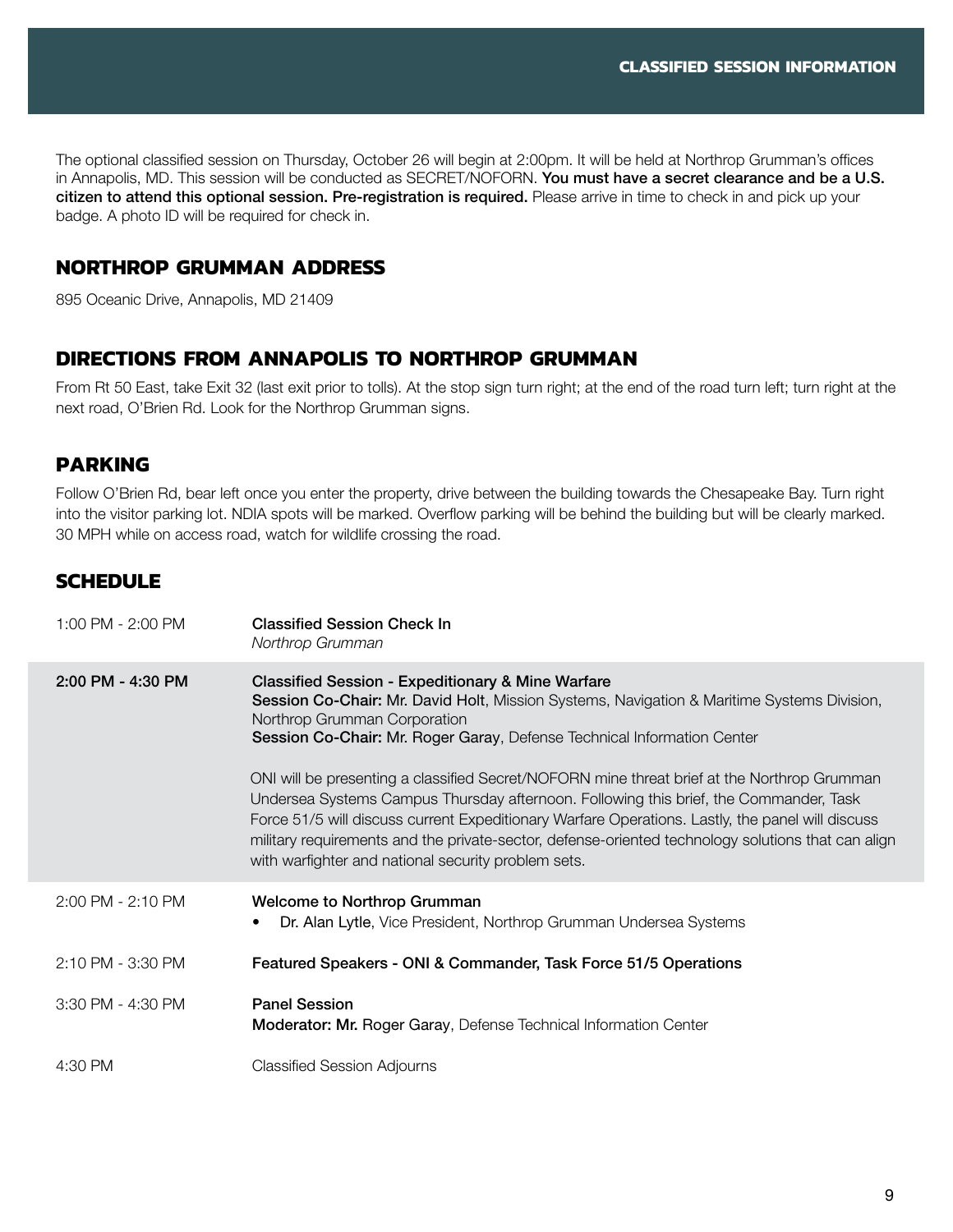

The Amphibious Warship Industrial Base Coalition advocates for Congress to provide funding for the sustained and stable construction of amphibious warships vital to the mission of the U.S. Navy and U.S. Marine Corps. Members of the coalition advocate for amphibious warship funding and underscore the importance of amphibious warships to our country's security and global stability.



Located in the U.S. and a subsidiary of Kongsberg Maritime, Hydroid is the world's most trusted manufacturer of advanced, field proven Autonomous Underwater Vehicles (AUVs). Our REMUS AUVs and marine robotics systems provide innovative and reliable full-picture solutions for the marine research, defense, hydrographic and offshore/energy markets. Developed by a veteran team of engineers, Hydroid products provide a safe and reliable answer to the challenges that have hampered ocean

exploration and security. For more information on our technologies, please visit www.hydroid.com.



Ingalls Shipbuilding is located in Pascagoula, Mississippi on 800 acres of the most important real estate in America. With 11,500 employees, Ingalls is the largest manufacturing employer in Mississippi and a major contributor to the economic growth of both Mississippi and Alabama. Our 79-year legacy has continuously proven

we have the talent, experience and facilities to simultaneously build more classes of ships than any other shipyard in America. We are the builder-of-record for 35 Aegis DDG 51 class guided missile destroyers, LHA 6 class large deck amphibious ships, National Security Cutters for the U.S. Coast Guard and the sole builder of the Navy's fleet of San Antonio (LPD 17) class amphibious assault ships. Ingalls Shipbuilding has what it takes to build the military ships that keep America and our allies safe.

LEONARDO DRS is a prime contractor, leading technology innovator and supplier of integrated products, services and support to military forces, intelligence agencies and defense contractors worldwide. The company specializes in naval and maritime

systems, ground combat mission command and network computing, global satellite communications and network infrastructure, avionics systems, and intelligence and security solutions. Additionally, the company builds power systems and electro-optical/infrared systems for a wide range of commercial customers. Headquartered in Arlington, Virginia, Leonardo DRS is a wholly owned subsidiary of Leonardo S.p.A., which employs more than 47,000 people worldwide.



**•** PIXIA is the industry leader in high-performance, scalable data access solutions for large geospatial datasets. PIXIA's products – HiPER LOOK®, HiPER STARE® and HiPER WATCH®, and HiPER CLOUD – focus on increased storage I/O, scalability and interoperability across large enterprise systems online, offline, or hosted in the cloud.

PIXIA software delivers tools to organize, visualize, and expose geospatial data, reducing maintenance burden and search time while empowering critical missions. Additionally, PIXIA's capabilities allow users to take maps and imagery into network disconnected environments for conducting operations offline. PIXIA makes data fast and flexible through integration with third party analytical tools via open standard interfaces like Open Geospatial Consortium (OGC) standards and web services, eliminating the need for many copies of data and a unique software stack to operate on it.



PSI designs and manufactures shipping and carrying cases as well as providing electronic system integration services at one location. Our skill set includes shock mitigation, product fulfillment and asset management. PSI is a ISO 9001/2008 registered and certified business. Visit us at www.psicases.com.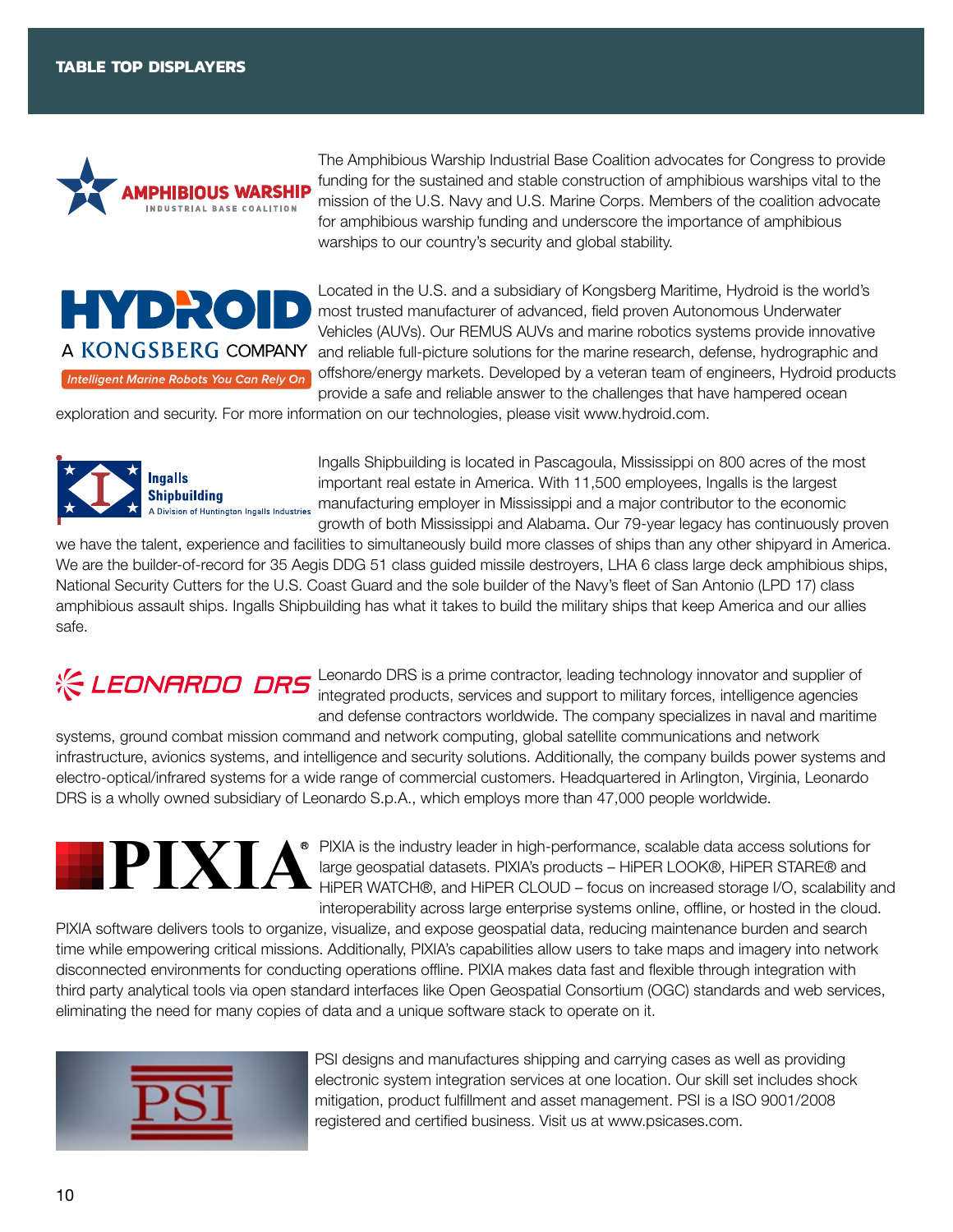

Trijicon has led the industry in the development of superior any-light aiming systems since the company's founding in 1981. World-renowned for its innovative applications of tritium and advanced fiber-optics, Trijicon manufactures the most advanced riflescopes and sights for tactical and sporting applications. Backed by a Limited-Lifetime Warranty, Trijicon's aiming systems are proven on the range and in the field. The company is proud to count as our customers the United States Marine

Corps, United States Army, United States Special Operations Forces, United States Government, and state and local Law Enforcement, just to name a few. An ISO 9001:2008 rated company, Trijicon Inc., is committed to Customer Satisfaction through the design, development, and manufacture of superior quality products while offering expert technical support. Trijicon's commitment to continuous improvement of products and services is paramount in their endeavors to continue as a world leader in the design and manufacture of high quality, innovative sighting systems.

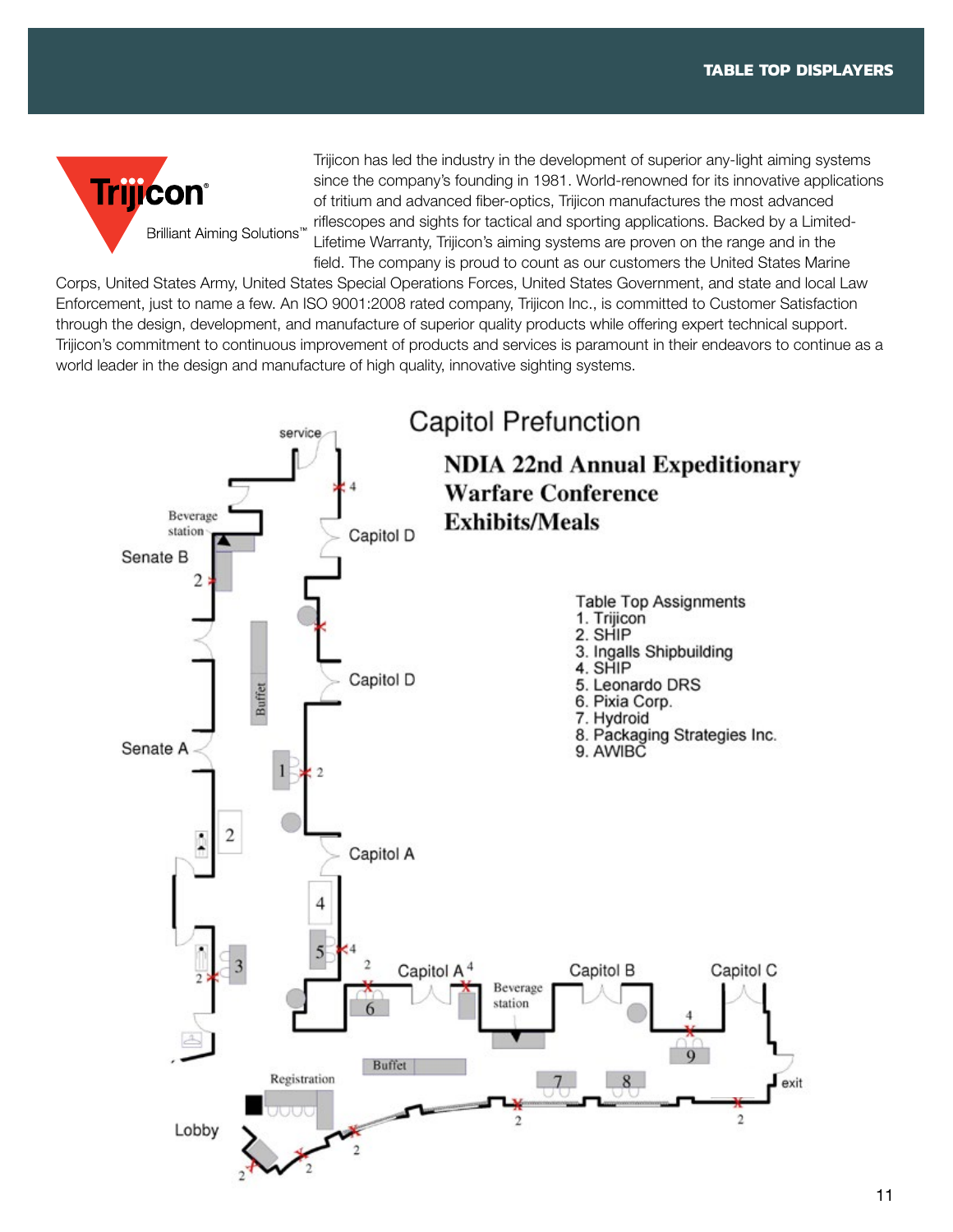#### LtGen Brian Beaudreault, USMC, Deputy Commandant, Plans, Policies, and Operations

Lieutenant General Beaudreault was commissioned in May 1983 and was designated as an infantry officer upon completion of training.

His operational assignments include: Platoon Commander and Company Executive Officer, 1st Bn, 3rd Marines, Kaneohe Bay, HI; Assistant Operations Officer, Logistics Officer, Maritime Special Purpose Force Commander and G Company Commander, Battalion



Landing Team 2/9, 15th Marine Expeditionary Unit (SOC), Camp Pendleton, CA (Operation RESTORE HOPE, Somalia); Inspector-Instructor, 3rd Battalion, 23rd Marines, Memphis, TN; Operations Officer, 31st MEU (SOC), Okinawa, Japan (Operation Stabilise, East Timor); Regimental Executive Officer, 1st Marine Regiment, Camp Pendleton, CA; Commanding Officer, Battalion Landing Team 1/1, 13th MEU (SOC)/ Expeditionary Strike Group One (Operation Iraqi Freedom); Commanding Officer, 15th MEU(SOC), Camp Pendleton, CA (Operation Iraqi Freedom); Deputy Commander, Marine Forces Central Command/Commander MARCENT (Forward), Manama, Bahrain; Commanded Task Force South in support of flood relief in Sindh Province, Pakistan; and Commanding General, 2nd Marine Division.

His Supporting Establishment assignments include service as Guard Officer, Marine Corps Security Force Company, Naval Station Roosevelt Roads, Puerto Rico and Director, Expeditionary Warfare School, Quantico, VA.

LtGen Beaudreault completed joint duty assignments as Ground Plans Officer (CCJ3-PP), Operations Directorate, US Central Command, MacDill AFB, FL; Deputy Director, Future Joint Force Development, Joint Staff (J7) and Deputy Director, Joint Training, Joint Staff (J7), Suffolk, VA; and most recently served as Director of Operations and Cyber (J3), U.S. Africa Command.

#### Mr. John Berry, HQMC Combat Development & Integration

Mr. John C. Berry, Jr. is the Director of the Concepts Branch within the Marine Corps Warfighting Laboratory/Futures Directorate at Quantico, Virginia. He enlisted in the Marine Corps in 1974 and subsequently earned his Artis Baccalaureate, Summa Cum Laude, from Boston College in 1981. He then earned a commission in the Marine Corps and served as a career infantry officer. His operational experience included various command and staff assignments within the Second and Third Marine Divisions, the Sixth Marine Amphibious Brigade, and the 26th Marine Expeditionary Unit (Special Operations Capable). A distinguished graduate of numerous professional military schools, he was also a tactics instructor at The Basic School and was an instructor, exercise design officer, and operations officer with the Marine Air-Ground Task Force (MAGTF) Staff Training Program.

Since his retirement from active duty in 2002, Mr. Berry has been involved in the development of numerous strategy documents, operating concepts, and key doctrinal publications. The most prominent among them are:

- Naval Operations Concept 2006;
- A Cooperative Strategy for 21st Century Seapower (2007);
- Naval Operations Concept 2010: Implementing the Maritime Strategy:
- Marine Corps Doctrinal Publication 1-0, Marine Corps Operations (2011);
- Cooperative Strategy for 21st Century Seapower: Forward, Engaged, Ready (2015);
- Littoral Operations in a Contested Environment (2017).

#### MajGen David Coffman, USMC, Director Expeditionary Warfare Division, OPNAV N95

Major General Coffman assumed duties as Director, Expeditionary Warfare (N95) in July 2017. As the sole Marine General Officer on the staff of the Chief of Naval Operations (OPNAV), he provides oversight of CNO staff responsibilities pertaining to amphibious lift, mine warfare, naval fire support, and other missions essential to Expeditionary Warfare.



He was commissioned a Marine Second Lieutenant through the NROTC Program

in May 1985. He completed flight school and was designated a Naval Aviator in May 1987.

As a CH-46 helicopter pilot, his operational flying tours include multiple deployments across PACOM and CENTCOM AORs. He commanded HMM-161 during their 2004 Operation Iraqi Freedom deployment to Iraq, where the squadron served as the primary Casualty Evacuation squadron for I MEF and was recognized by the Marine Corps Aviation Association as the Edward C. Dyer Marine Medium Helicopter Squadron of the Year for 2004. As a Colonel, he commanded the 13th Marine Expeditionary Unit (13th MEU) at Camp Pendleton from January 2008 to October 2011, leading the "fighting thirteenth" through two full deployment cycles, culminating in seven month deployments aboard BOXER Amphibious Ready Group in 2009 and again in 2011.

Major General Coffman's previous assignments as a General Officer include Deputy Director of Operations for the National Military Command Center on the Joint Staff, Commander U.S. Marine Corps Forces South, Deputy Commander U.S. Marine Corps Forces Command, Deputy Commanding General I Marine Expeditionary Force, and Commanding General 1st Marine Expeditionary Brigade.

#### MajGen Vincent Coglianese, USMC, Commander, Marine Corps Installations Command/Assistant Deputy Commandant, Installations & Logistics (Facilities)

Major General Coglianese's assignments in the Marine Corps' operating forces include Battalion Motor Transport Officer, 2d Battalion, 12th Marines; Engineer Officer, Det. B, Marine Wing Support Group 27; Motor Transport Officer, Marine Wing Support Squadron 273; Group Motor Transport and Engineer Officer,

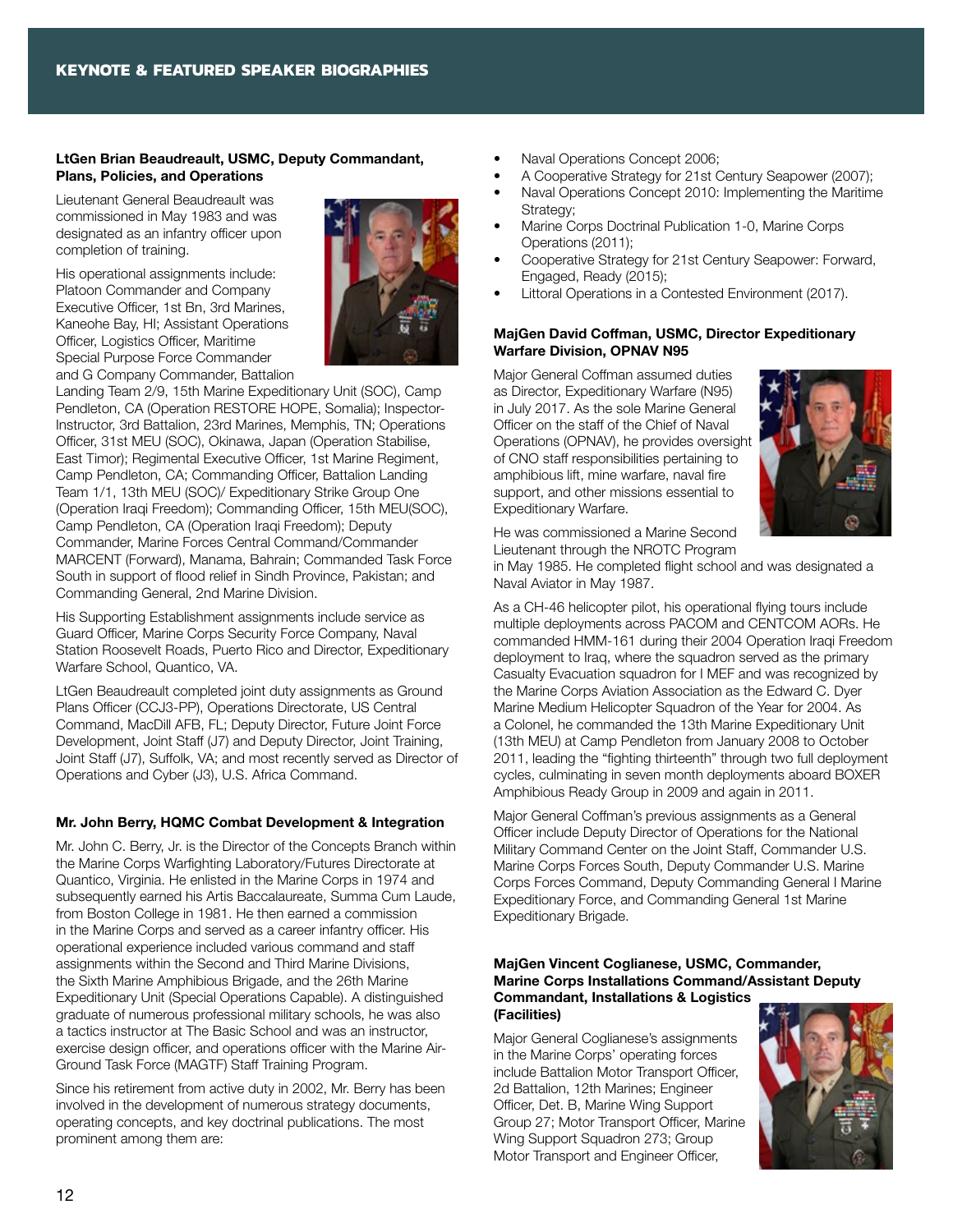2nd Surveillance Reconnaissance Intelligence Group; Company Commander, Headquarters and Service Company, deployed to Southwest Asia in support of Operations DESERT SHIELD/ DESERT STORM; S-4, 2nd Light Armored Infantry Battalion; Operations and Executive Officer, Combat Service Support Group-3; Commander, Combat Service Support Detachment 78; Commanding Officer, MEU Service Support Group 24, deployed with the 24th MEU to Iraq's Northern Babil Province in support of Operation IRAQI FREEDOM; First Deputy Commander, U.S. Marine Corps Forces, Special Operations Command; Commanding Officer, Combat Logistics Regiment 27; Chief of Staff, 2d Marine Logistics Group (Fwd) and Commanding Officer, Combat Logistics Regiment 27 (Fwd), deployed in support of Operation IRAQI FREEDOM.

His other assignments include Marine Corps Representative, United States Merchant Marine Academy: Assistant Operations Officer, Joint Security Directorate, CENTCOM, deployed to Afghanistan in support of Operation ENDURING FREEDOM as a part of Task Force Bowie, a Joint Interagency Task Force; First Marine assigned as J-4 for Special Operations Command, Central Command, deployed in support of Operation IRAQI FREEDOM and served as the J-4 Directorate for Combined Forces Special Operations Component Command.

#### Mr. Thomas Dee, Performing the Duties of the Under Secretary of the Navy

On Feb. 17, 2017, Mr. Tom Dee was temporarily assigned to perform the duties of the Under Secretary of the Navy where he exercises all authorities of the Under Secretary and of the Department's Chief Management Officer, except those statutory duties that by law or regulation may only be performed by a Senate confirmed Under Secretary or their principal deputy. He previously served as the Vice Director, Navy Staff. As Vice Director of the



Navy Staff he served as the senior civilian within the Office of the Chief of Naval Operations (OPNAV) responsible for oversight of management and business processes.

Mr. Dee joined the civil service in 2007 following a 26 year career as a naval officer. Upon his retirement from the Navy he assumed duties as the first Director of Defense Biometrics within the Office of the Secretary of Defense. In March 2009, Mr. Dee was appointed to the Senior Executive Service and served as the Director, Joint Rapid Acquisition Cell in the Office of the Under Secretary of Defense Acquisition, Technology and Logistics where he led efforts to resolve immediate warfighting needs as identified by the Defense Department's Combatant Commanders. He concurrently served as the Executive Secretary to the Deputy Secretary of Defense, Deputy's Management Action Group (DMAG) where he coordinated the preparation of strategic issues for executive decision. His most recent assignment was as the Deputy Assistant Secretary of the Navy for Expeditionary Programs and Logistics Management (DASN ELM) where he served as the principal advisor to ASN (RD&A) on matters relating to expeditionary capabilities, urgent processes and acquisition logistics.

#### RADM William Galinis, USN, Program Executive Officer, **Ships**

Rear Adm. William Galinis' initial engineering duty tour was with the supervisor of Shipbuilding, Conversion and Repair, New Orleans, where he worked on both new construction and repair projects including assignment as the PMS 377 program manager's representative for the LSD (CV) Shipbuilding Program. He subsequently served as the senior damage control inspector for the Board of Inspection and Survey, Surface Trials Board as well as in



a number of program office and staff positions including the DD 21 and LPD 17 Program Offices, Office of the Chief of Naval Operations in the Requirements & Assessments Directorate (N81) and in the Office of the Deputy Assistant Secretary of the Navy for Shipbuilding as the chief of staff.

His command assignments included LPD 17 program managerleading the commissioning of the first four ships of the LPD 17 San Antonio Class, delivering the fifth ship and starting construction on four additional ships; supervisor of shipbuilding, Gulf Coast overseeing Navy ship construction projects and Foreign Military Sales work in shipyards along the Gulf Coast and Wisconsin; and as the commanding officer of the Norfolk Ship Support Activity where he led ship maintenance and repair efforts.

Currently, Galinis is serving as program executive officer, Ships, where he is responsible for Navy shipbuilding for surface combatants, amphibious ships, logistics support ships, support craft and related foreign military sales.

#### LtGen Robert Hedelund, USMC, Commanding General, II Marine Expeditionary Force

Lieutenant General Robert F. Hedelund is the Commanding General, II Marine Expeditionary Force.

He was commissioned in April 1983. He was designated an unrestricted Naval Aviator in May 1985.

Previous command assignments include Headquarters Squadron, Marine Aircraft Group 29; Marine Medium Helicopter Squadron (HMM) 162; Marine Aviation



Weapons and Tactics Squadron One (MAWTS-1); Marine Corps Warfighting Laboratory (concurrently serving as the Vice Chief, Office of Naval Research); the 2d Marine Aircraft Wing; and U.S. Marine Corps Forces Korea.

As a CH46E pilot, LtGen Hedelund has deployed with HMM-264, HMM-365 and HMM-162. He has served as a Basic and Advanced Flight Instructor at Helicopter Training Squadron (HT) 18, NAS Whiting Field, FL. LtGen Hedelund has also served as a CH46E Instructor, Division Head and Assault Support Department Head at MAWTS-1, MCAS Yuma, AZ. LtGen Hedelund has flown over 5200 flight hours in rotary wing, tilt-rotor and fixed wing aircraft.

Staff assignments include the Marine Corps Strategic Studies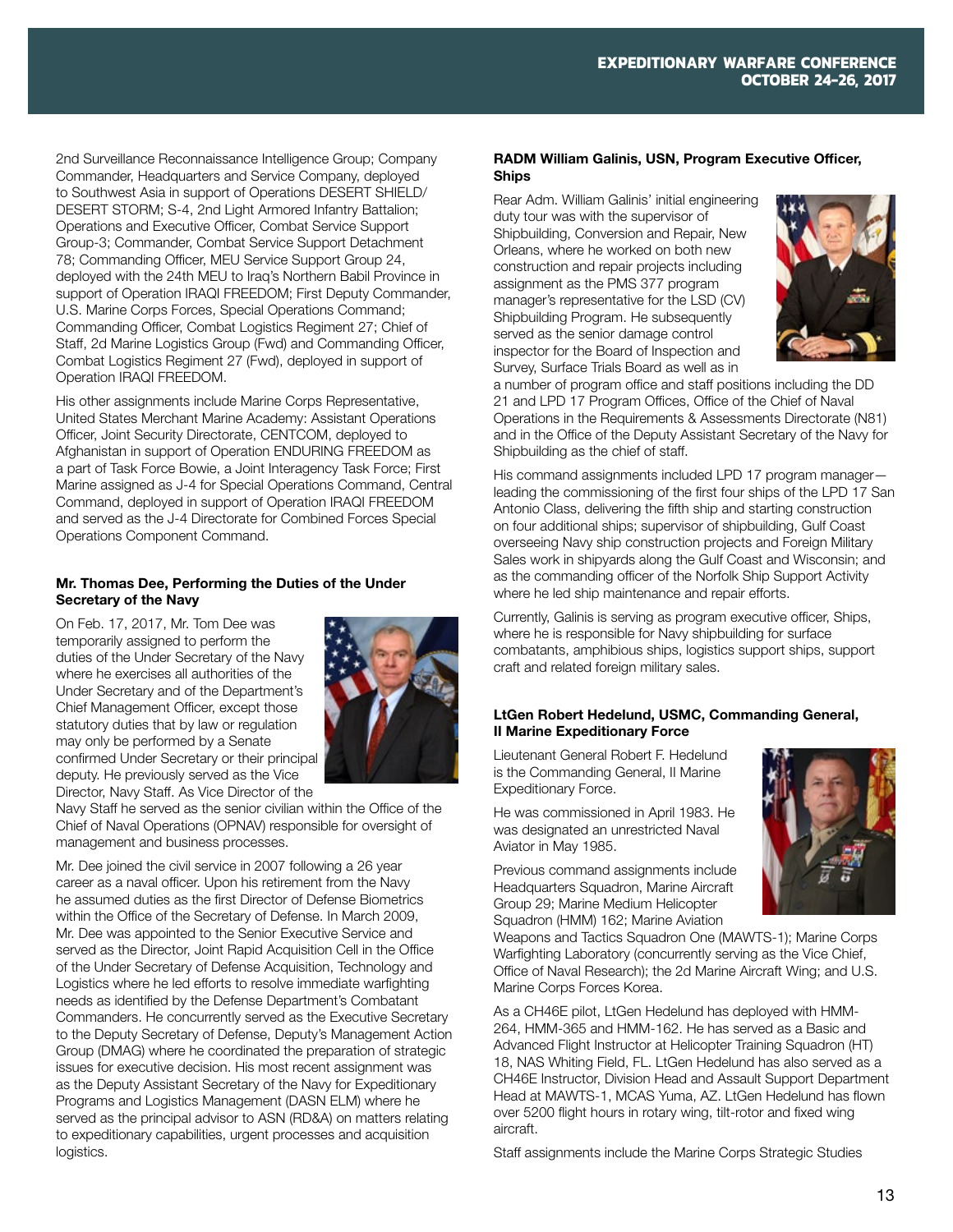Group, MCCDC; U.S. Northern Command Desk Officer, U.S. Joint Forces Command; Senior Military Assistant and Marine Aide to the Secretary of the Navy; Director, Marine and Family Programs Division (MF), Manpower & Reserve Affairs; Assistant Chief of Staff UCJ-5, United Nations Command, ROK-U.S. Combined Forces Command, U.S. Forces Korea.

LtGen Hedelund is a distinguished graduate of The Basic School and Marine Corps Command and Staff College. He has also attended the Air War College, Montgomery, AL and the Joint Forces Staff College, Norfolk, VA.

#### VADM Andrew Lewis, USN, Deputy Chief of Naval Operations, Plans and Strategy

Vice Adm. Andrew Lewis' command tours include Carrier Strike Group 12 deploying with USS Theodore Roosevelt (CVN 71), Naval Strike and Air Warfare Center aboard Naval Air Station Fallon, Carrier Air Wing 3 deploying with USS Harry S. Truman (CVN 75), Strike Fighter Squadron (VFA) 106 aboard Naval Air Station Oceana and VFA-15 deploying on USS Enterprise (CVN 65) and USS Theodore Roosevelt (CVN 71).



Lewis' operational sea tours include a

division officer tour for Attack Squadron 72 deploying with USS John F Kennedy (CVN 67), as an exchange pilot/tactics instructor for 800 Naval Air Squadron deploying with HMS Invincible (R05) and as a department head for VFA-192 deploying with USS Independence (CV 62). Other deployed tours have been as a battle director at the Combined Air Operations Center in Al Udeid Air Base, Qatar, and as the maritime operations center director at Naval Forces Central Command Bahrain.

Ashore, Lewis served as an instructor pilot in Air Training Squadron 23, as a branch chief at the Joint Warfare Analysis Center as the executive assistant to the chief of Naval Air Force, and as the executive assistant for the director, Joint Staff. As a flag officer, Lewis has served as the vice director for operations (J3) and director of fleet training (N7) at Fleet Forces Command.

He has flown over 100 combat missions in Operations Desert Shield, Desert Storm, Southern Watch, Deny Flight, Enduring Freedom and Iraqi Freedom. He has accumulated over 5,300 flight hours and 1,100 arrested landings. He was the recipient of the Naval Air Forces Pacific Pilot of the Year in 1996.

Lewis assumed duties as deputy chief of naval operations for operations, plans and strategy in August 2017.

His personal awards include the Defense Superior Service Medal with oak leaf cluster, Legion of Merit (six awards), Bronze Star, Defense Meritorious Service Medal, Meritorious Service Medal, Air Medal (seven Strike Flight and four Individual with Combat "V"), Navy and Marine Corps Commendation Medal (three awards; two with Combat "V"), and the Navy and Marine Corps Achievement Medal, as well as various service and campaign awards.

#### VADM John W. "Fozzie" Miller, USN (Ret), President, The Fozzie Miller Group LLC

Vice Admiral John W. "Fozzie" Miller, USN (Ret) is founder of The Fozzie Miller Group LLC, a global national and maritime security consulting firm based in Washington, D.C. He is also a Visiting Fellow at the American Enterprise Institute and a Highly Qualified Expert for the Naval War College, as well as an advisor to several other organizations focused on national and maritime security issues.



In 2015, Miller retired from the U.S. Navy after serving as the Commander, U.S. Naval Forces Central Command, Commander, Combined Maritime Forces, and Commander, U.S. Fifth Fleet. In addition to Fifth Fleet, Miller held numerous commands in the U.S. Navy including: VF-142, VF-101, USS Dubuque (LPD 8), USS Juneau (LPD 10), USS Constellation (CV 64), USS John F. Kennedy (CV 67), Carrier Strike Group 11, and the Naval Strike and Air Warfare Center. After promotion to Rear Admiral, Miller spent a considerable amount of time focusing on the Middle East, serving as Deputy Commander to U.S. Naval Forces Central Command/United States Fifth Fleet and Deputy Director, Strategy, Plans, and Policy (J5); Chief of Staff, U.S. Central Command, and Commander, U.S. Naval Forces Central Command/U.S. Fifth Fleet/ Combined Maritime Forces. Vice Admiral Miller received the Navy Distinguished Service Medal in 2015. He has appeared in the New York Times, Fox News, Defense News, and ABC News, among others. Vice Admiral Miller is a graduate of the United States Naval Academy and a distinguished graduate from the Naval War College. He also has a master's in International Relations from Salve Regina University. He served as a Special Assistant to the Administrator of NASA as a White House Fellow.

#### Mr. Gary Motsek, Deputy Assistant Secretary of Defense for Program Support

Mr. Gary J. Motsek serves as the principal advisor to senior leaders within the Office of the Secretary of Defense (OSD) on matters pertaining to Operational Contract Support (OCS), contingency program management, policy, support to Geographic Combatant Commands (excluding TRANSCOM), and efforts to promote military effectiveness, interagency cooperation, efficiency, economy, and standardization. He is responsible for developing and maintaining



a comprehensive policy framework and program support governing logistical and support operations, contractor planning, management and execution during combat, humanitarian, and disaster relief operations. He is also responsible for developing and publishing federal regulations regarding the use of Private Security Contractors (PSCs) in overseas operations. Mr. Motsek has performed these critical responsibilities since 2006.

He has over 40 years of experience in the Department of Defense, serving in civilian and military assignments. He served a dual role as Acting Principal Deputy Assistant Secretary of Defense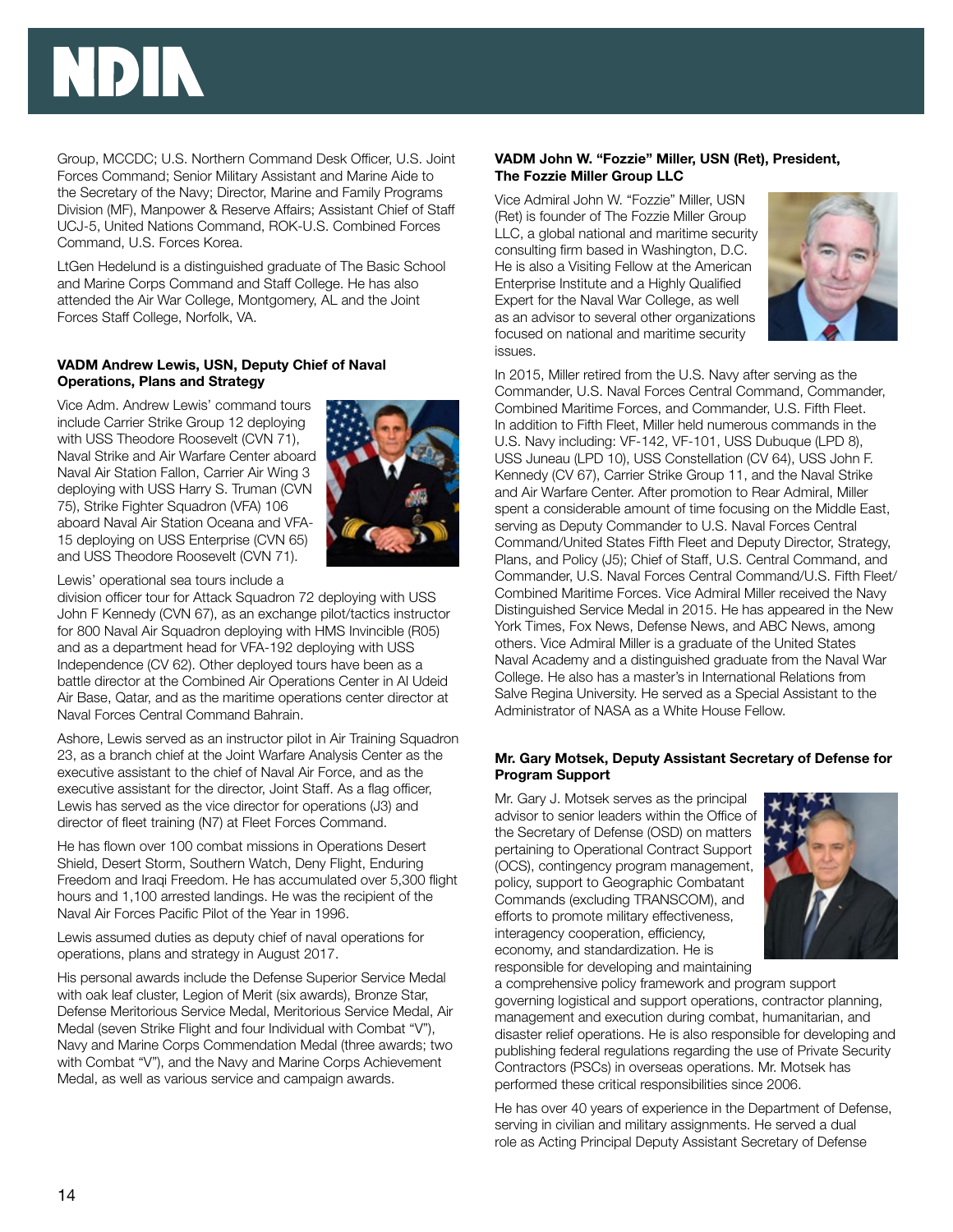for Logistics and Materiel Readiness (L&MR) from April to July 2016 where his logistics portfolio included program support, maintenance, materiel readiness, supply chain integration, and transportation policy. Prior to his current role, he served as the Assistant Deputy Under Secretary of Defense for Program Support (2006-2011), Deputy G-3 for Support Operations and Assistant Deputy Chief of Staff for Ammunition, U.S. Army Materiel Command (2001-2006); Commander, Pine Bluff Arsenal (1997- 1999); and international Military Staff Officer, NATO Headquarters, Brussels, Belgium (1988-1991).

Throughout his career, Mr. Motsek has successfully led large organizations with complex missions and fiscal challenges during periods of substantial change. He was commissioned as a 2nd Lieutenant in the United States Army in 1974 and retired as a Colonel in 2001.

#### VADM Kevin Scott, USN, Director, Joint Staff J7 Force Development

At sea, Vice Adm. Kevin Scott served as aircraft division officer and maintenance test pilot, Helicopter Mine Countermeasures Squadron (HM) 14; aircraft handler aboard USS Inchon (LPH 12) and HM-14 operations officer and detachment officer in charge. He commanded HM-14, commanded Mine Countermeasures Squadron (MCMRON) 1 as commodore and later served as commander, Expeditionary Strike Group (ESG) 2.



Ashore, Scott served as air combat placement officer, Bureau of Naval Personnel; operations officer, Commander Tactical Wing Atlantic; military aide to the vice president; current operations chief and division chief, Joint Forces Command; director of aviation officer, Distribution Division (PERS 43), Naval Personnel Command; acting director, Expeditionary Warfare Division, Washington D.C.; deputy commander, U.S. Naval Forces, U.S. Central Command and director, Joint Fleet Operations, N3/5, U.S. Fleet Forces Command, Suffolk, Virginia.

Scott assumed duty as director for Joint Force Development (J7) on the Joint Staff, Washington D.C., in July 2016. In that position he oversees the integration of joint training, concept development, operational analysis and lessons learned activities to achieve the chairman's vision for Joint Force 2020. He most recently served as vice director for Joint Force Development (J7), Suffolk.

#### RDML Peter Stamatopoulos, USN, Strategic Mobility and Combat Logistics Division Director

Rear Adm. Peter Stamatopoulos's operational assignments include USS Chicago (SSN 721); USS Constellation (CV 64); Logistics Forces, U.S. Naval Forces Central Command (CTF 53); Expeditionary Strike Group (ESG 3) embarked USS Peleliu (LHA 5) and Commander, Task Force 59, U.S. 5th Fleet. During those tours he participated in operations Desert Storm, Southern



Watch, Determined Response, Enduring Freedom and the Non-Combatant Evacuation of American Citizens from Lebanon.

Ashore, he most recently served as director, fleet ordnance and supply and fleet supply officer (N41) on the staff of Commander. U.S. Fleet Forces Command, Norfolk, Virginia. His other shore assignments include assistant chief of staff, Logistics and Ordnance, Commander, Naval Surface Forces Pacific, San Diego; commanding officer, Naval Supply Systems Command (NAVSUP) Fleet Logistics Center, San Diego; chief of staff, NAVSUP Global Logistics Support, San Diego; Logistics Services Division chief, Joint Chief of Staff J4, Washington, D.C.; head Program Objective Memorandum Development Section, Office of the Chief of Naval Operations N80, Washington, D.C; executive assistant to the vice commander, NAVSUP, Mechanicsburg, Pennsylvania; and supply officer, Fighter Wing U.S. Pacific Fleet and Fighter Squadron (VF) 124, San Diego.

#### Mr. William Williford, III, Executive Director, Marine Corps Systems Command

Mr. Williford was named Executive Director, Marine Corps Systems Command, in December 2016. In this position, he serves as the senior civilian official responsible for leading and directing daily business operations for the Command.

Mr. Williford formerly served as the Director, Integrated Warfare Systems Engineering responsible for oversight of \$10 billion annually of Command, Control, Communications, Computers, Combat



Systems, and Intelligence systems (C5I) research, development, delivery, certification for deployment, and life cycle support for United States Navy ships. In this capacity, he was the Deputy Warranted Technical and Certification Authority for Navy Integrated Warfare Capability.

Mr. Williford provided leadership in command-wide efforts to identify and manage engineering workforce related challenges including strategic planning advanced concepts, integrated warfare systems engineering, human systems integration, integration and interoperability (I&I), warfare systems certification and readiness, interior communications and cybersecurity.

Mr. Williford's previous Senior Executive assignment was the Director, Integrated Combat Systems, Program Executive Office, Integrated Warfare Systems responsible for systems engineering to develop world class integrated Combat Systems for the United States Navy. In this assignment, he was responsible for Surface Ship and Submarine Combat Systems including Aegis for Destroyers/Cruisers, and Ship Self Defense System for Carriers and Amphibious Ships. In addition, he was responsible for combat systems that included Total Ship Computing Environment for DDG 1000, the Littoral Combat Ship, and a multitude of sensors, electronic warfare systems, missiles, guns, ammunition, launch systems, and countermeasures encompassing 150+ programs with annual budget authority of \$6.4 billion.